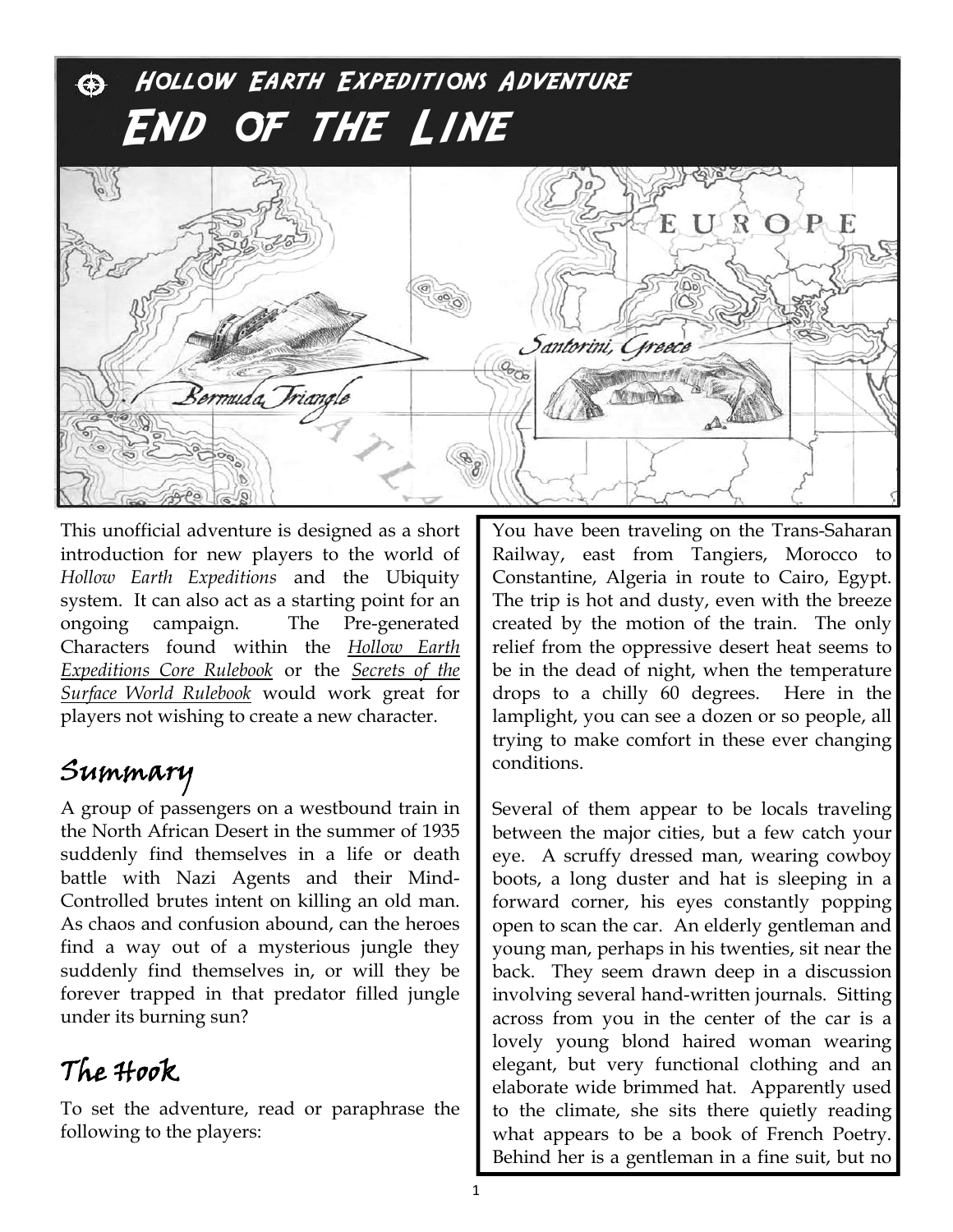hat. From her demanding tone and constant orders, you are able to determine that he is her butler, Carlton. A sharply dressed man in dark clothing and wearing wire rimmed glasses sits in the corner opposite the elderly gentleman, locking eyes with anyone who looks toward him, but never responding. He constantly seems to be looking at his pocket watch. A middle-aged man, the Rail Steward, sits in a booth near the forward end, flipping cards into an upturned hat.

Most of the NPC's will not engage in small talk with the Player Characters, keeping to their own affairs. The woman, Emily Walters, will be polite if talked to, explaining only that she is on a business trip concerning her late husbands investments. Beyond that, she will try and hide her apparent annoyance at any conversation she is forced into. Carlton will not address anyone but "Ms. Walters."

The elderly gentleman, Professor H. Connors and his assistant, Lucas, will not engage in conversation, simply saying "If you do not mind, we are quite busy! Thank you." Anyone who attempts to look at the journals will cause the old man to slam them shut and stare angrily at the onlooker until they turn away.

The "Cowboy," Levi Damson, will claim to be a Texas oil-rig worker headed to Cairo on business, though he will not say what that business is. He will gladly engage in a poker game if asked, and has a surprising amount of cash to loose for a common rig worker.

The sharply dressed man is Donato Acciai, a contract killer from Milan, Italy. He has been hired to kill Levi Damson by an unknown contractor. He has a picture of Damson in his pocket, along with \$500 U.S. Dollars and a note instructing him to take the Number 147 Engine

| <b>NAZI THUGS</b>                                                                                        |                          | Ally 2                     |                |                    |  |  |  |
|----------------------------------------------------------------------------------------------------------|--------------------------|----------------------------|----------------|--------------------|--|--|--|
| Archetype: Soldier                                                                                       |                          | <b>Motivation: Duty</b>    |                |                    |  |  |  |
| Style: 2                                                                                                 |                          | Health: 4                  |                |                    |  |  |  |
| <b>Primary Attributes</b>                                                                                |                          |                            |                |                    |  |  |  |
| Body: 2                                                                                                  |                          | Charisma: 2                |                |                    |  |  |  |
| Dexterity: 2                                                                                             |                          | Intelligence: 2            |                |                    |  |  |  |
| Strength: 2                                                                                              |                          | <b>Willpower: 2</b>        |                |                    |  |  |  |
| <b>Secondary Attributes</b>                                                                              |                          |                            |                |                    |  |  |  |
| Size: 0                                                                                                  |                          | Initiative: 4              |                |                    |  |  |  |
| Move: 4                                                                                                  |                          | Defense: 4                 |                |                    |  |  |  |
| Perception: 4                                                                                            |                          | Stun: 2                    |                |                    |  |  |  |
|                                                                                                          |                          |                            |                |                    |  |  |  |
| <b>Skills</b>                                                                                            | <b>Base</b>              | Lyls                       | <b>Rtng</b>    | (Avg)              |  |  |  |
| <b>Athletics</b>                                                                                         | $\overline{\mathbf{c}}$  | $\overline{2}$             | 4              | (2)                |  |  |  |
| <b>Brawl</b>                                                                                             | $\overline{2}$           | $\overline{2}$             | $\overline{4}$ | (2)                |  |  |  |
| <b>Firearms</b>                                                                                          | $\overline{2}$           | $\overline{2}$<br>(2)<br>4 |                |                    |  |  |  |
| Intimidation                                                                                             | $\overline{2}$           | (2)<br>$\overline{2}$<br>6 |                |                    |  |  |  |
|                                                                                                          |                          | $\mathfrak{p}$<br>4<br>(2) |                |                    |  |  |  |
| Melee                                                                                                    | $\overline{\phantom{a}}$ |                            |                |                    |  |  |  |
| <b>Talents</b><br>Skill Aptitude 1 (+2 Skill Rating for Intimidation)<br><b>Resources</b><br><b>None</b> |                          |                            |                |                    |  |  |  |
| <b>Flaws</b><br>Intolerant (+1 Style when he convinces someone to hate<br>what he does)                  |                          |                            |                |                    |  |  |  |
|                                                                                                          |                          | <b>Size</b>                | <b>Atk</b>     |                    |  |  |  |
| <b>Weapons</b>                                                                                           | <b>Rtg</b><br>3L         | 0                          | 7L             | (Avg)              |  |  |  |
| Luger P-08<br>MP-35 SMG                                                                                  | 3L                       | 0                          | 7L             | $(3+)L$<br>$(3+)L$ |  |  |  |

from Tangiers on the proper date. The note ends with "He is not to get off the train in Cairo." In his pockets he has two switchblades and a double derringer (.38 caliber) with six additional bullets.

The Train is made up of the following cars: Steam Engine Number 147, a large Coal Car, 3 Box Freight Cars, the Passenger Car, a Freight Flatbed and the Caboose.

This Is An Unofficial Supplement Written For The *Hollow Earth Expeditions* RPG, From The Desk Of: ...the rich (lost\_rich@hotmail.com) Insert Legal Disclaimer Here About Written All In Good Fun, With No Copyright Infringement Intended, Etc, Etc. Intellectual Property of **Exile Game Studios**. Does Anybody Even Read This Fine Print Stuff? Buster Crabbe Is My Hero. Come Explore The Hollow Earth With Us, It's A Real Blast! Visit **WWW.EXILEGAMES.COM** For More Information.

Jules Verne Would Be Proud Of This Game. "Poetic License" Taken On A Few Elements For Story Purposes. I Appreciate Your Understanding. Updated: June 1, 2011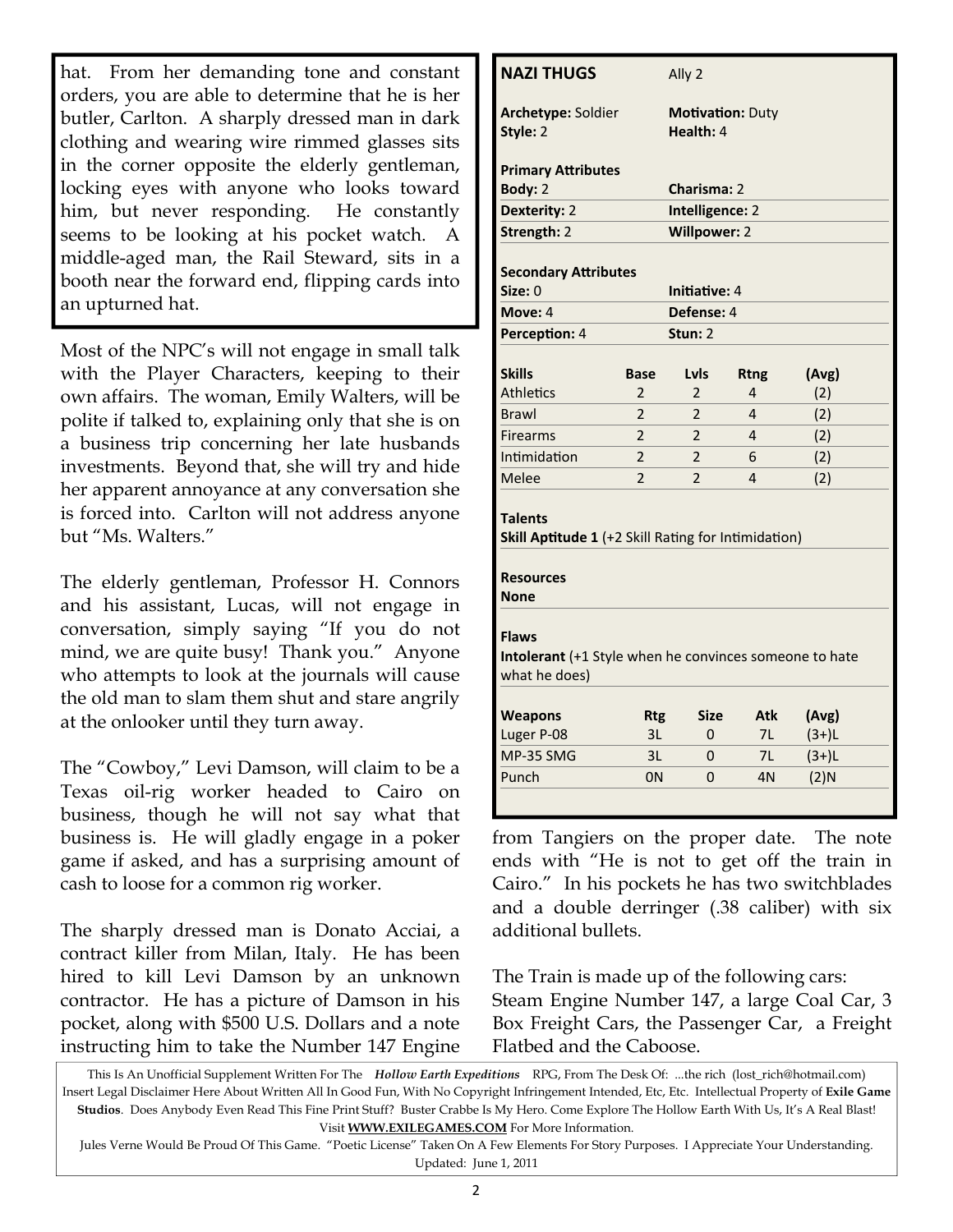#### Brawl in the Club Car

The Passenger car is 60 feet long and 10 feet wide. Windows line both walls and "booth style" bench seating match up to the windows. There are ten booths on one side, nine on the other, with a cabinet where the tenth booth would be. Inside the cabinet is where the Steward stores food and drinks. The cabinet is locked, and the Steward has the key. A central isle runs down the middle of the car. The Rail Steward sits in a booth nearest the cabinet.

After the characters have had a chance to talk to the NPC's, read or paraphrase the following:

The "clackity-clack" of the passenger car wheels on the track create a quite rhythm that seems to lull you into a half-sleep in the cool midnight air. Peaceful and relaxing, despite any conversation that might be going on.

But that peace is broken as the door forward is knocked off its hinges. Three massive Silverback Gorillas burst into the car, each with a large, bowl like helmet on its head. The helmets are covered in wires, vacuum tubes and diodes with blinking lights and electricity jumping between the wires. As the beasts walk, they flail their arms about, striking anyone near their path. Behind them, three German soldiers follow, one armed with a Submachine gun and the other two armed with pistols. The lead German is yelling "Kill Professor Stern Now!" The beasts, moving forward with their arms flailing, each seem to mumble "Kill Stern, Kill Stern" over and over again.

The Germans will leave the Gorillas to carry the battle for them, shooting anyone who they believe is getting in the way. Beyond the Professor, all of the named NPC's will attempt to get out of the way or hide during the battle.

On the First round of the fight, the Professor and his Assistant will exit out the back door and

| <b>Silverback Gorilla</b>                                                                  |                |             | Follower 2                  |       |  |  |
|--------------------------------------------------------------------------------------------|----------------|-------------|-----------------------------|-------|--|--|
| <b>Archetype: Animal</b>                                                                   |                |             | <b>Motivation: Survival</b> |       |  |  |
| Style: 0                                                                                   |                |             | Health: 8                   |       |  |  |
| <b>Primary Attributes</b>                                                                  |                |             |                             |       |  |  |
| Body: 5                                                                                    |                |             | Charisma: 1                 |       |  |  |
| Dexterity: 3                                                                               |                |             | Intelligence: 1             |       |  |  |
| Strength: 5                                                                                |                |             | Willpower: 3                |       |  |  |
|                                                                                            |                |             |                             |       |  |  |
| <b>Secondary Attributes</b><br>Size: 0                                                     |                |             | Initiative: 4               |       |  |  |
| <b>Move: 8 (Climb 16)</b>                                                                  |                |             | Defense: 8                  |       |  |  |
| Perception: 4                                                                              |                | Stun: 5     |                             |       |  |  |
|                                                                                            |                |             |                             |       |  |  |
| <b>Skills</b>                                                                              | <b>Base</b>    | Lyls        | <b>Rtng</b>                 | (Avg) |  |  |
| <b>Brawl</b>                                                                               | 5              | 3           | 8                           | (4)   |  |  |
| Empathy                                                                                    | 1              | 1           | $\overline{2}$              | (1)   |  |  |
| Stealth                                                                                    | 3              | 3           | 6                           | (3)   |  |  |
| Survival                                                                                   | 1              | 3           | 6                           | (3)   |  |  |
| <b>Talents</b><br><b>Climb</b> (Double Move rating)<br>Skill Aptitude (+2 Survival Rating) |                |             |                             |       |  |  |
| <b>Resources</b><br>None                                                                   |                |             |                             |       |  |  |
| <b>Flaws</b><br>Near Human (cannot communicate but may use tools)                          |                |             |                             |       |  |  |
| <b>Attacks</b>                                                                             | <b>Rtg</b>     | <b>Size</b> | Atk                         | (Avg) |  |  |
| <b>Bite</b>                                                                                | 0 <sub>L</sub> | $\Omega$    | 8L                          | (4)L  |  |  |
| Punch                                                                                      | 0 <sub>N</sub> | $\Omega$    | 8N                          | (4)L  |  |  |
|                                                                                            |                |             |                             |       |  |  |

jump onto the following Flatbed Freight Car, trying to make their way to the Caboose. It will take the Gorillas one round to reach the back of the passenger car, and then they can only exit the car one at a time. However, the Professor is slow and the first Gorilla can easily overtake him on the Flatbed.

If the Player Characters try and interfere, the Germans will order one of the Gorillas to kill them, leaving the other two to deal with the Professor. Mr. Acciai will take advantage of the confusion and German gunfire to shoot Damson with his Derringer.

At the end of the Third round of the fight, one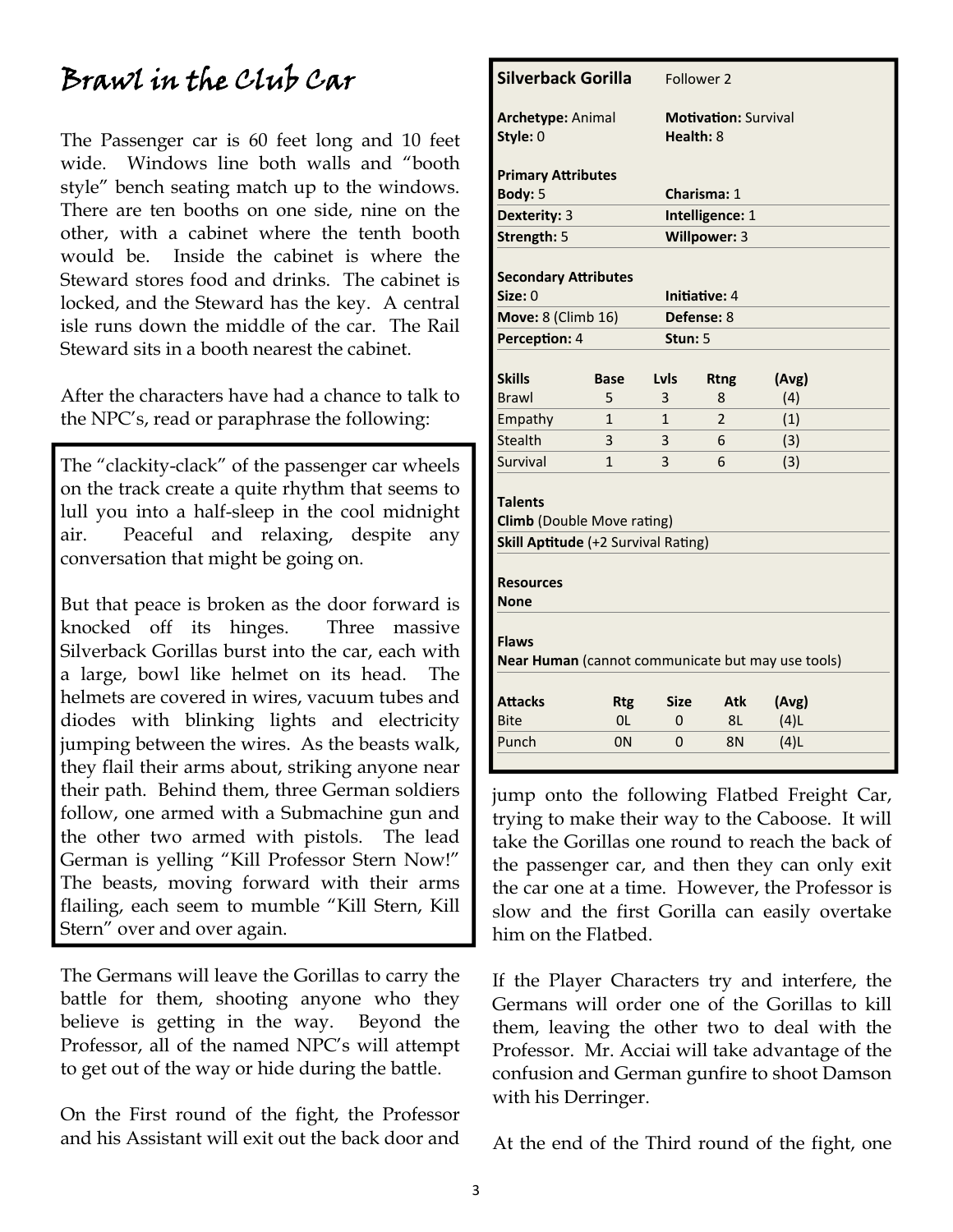of the Gorillas will crush the professor with a "Bear-Hug," and then go to turn on the assistant, who is laying on the Flatbed in fear. If the player characters are somehow successful in stopping the three Silverback Gorillas in the passenger car before any have a chance to exit to the Flatbed car, then a Fourth Gorilla will jump down from the roof of the Passenger car to attack the Professor. If a Player Character is in a position where he can see the Professor and his Assistant, read or paraphrase the following:

As you watch the terror on the Flatbed car, you see one Silverback turn and drop the limp body of the elderly man to the ground. With a look of horror, the young man yells "Professor!" The beast stands for a second, then starts toward him. With speed driven by pure panic, he unlocks a padlock on a large metal plate and opens a fuse box. In there he grabs a huge Breaker Switch and throws it. Suddenly a swirling vortex of blue-green electricity surrounds the metal plate that he and the Gorilla are standing on. The electricity swirls faster and faster and then abruptly explodes outward. Your body is filled with a tingling feeling, as if touching your fingers to an electric socket, then a bright flash of light and all goes dark.

### Derailed!

Due to the activation of the STEPP device by the Assistant, Lucas, the characters and part of the train have been transported to a lush jungle within the Hollow Earth. To set the scene, read or paraphrase the following:

Your senses pick up on the feeling of a light rain coming down on your face, the sound of birds chirping and a river flowing somewhere nearby. Slowly you open your eyes and see the sun and clouds, high in the sky, causing a beautiful rainbow to reach down to dense jungle nearby. Where the rainbow strikes, you see a great Silverback Gorilla, wearing a metal helmet, slowly lumber off into the thick. As your head clears, you realize you are laying in the wreckage of the train cars, twisted and battered, half the roof of the passenger car ripped free; the cars are lying off the tracks in some thick tropical jungle.

The characters can easily deduce that they are no longer in the Sahara Desert, but are now in some dense jungle. It is daytime, around Noon, with a storm just ending. There is no sign of the rail line beyond approximately 200 feet of track and railroad ties. The Passenger car is still coupled to the Box Freight Car that was forward of it. The Flatbed is still attached to the Caboose, but not to the Passenger car. The Box Freight car and Caboose are no longer complete, both appear to have been neatly cut in half, the Boxcar around 20 feet from the Passenger car and the Caboose around 40 feet from the Flatbed. It is a clean cut, with the rest of either car completely missing. All the cars are coupled together using a simple Link & Pin Coupler (a large steel pull pin).

If the characters search for survivors amongst the wreckage, they will find that the Cowboy is dead (by bullet or Gorilla is your choice), and most of the "locals" are either dead or critically injured. Ms. Walters is alive, although she appears to have a severe leg injury (broken, severe sprain, etc.) but her butler, Carlton, appears uninjured beyond a few cuts and scrapes. The well dressed man has suffered a head injury and is unconscious. Outside on the Flatbed the professor is dead, but his assistant, Lucas, is relatively uninjured.

A quick survey will also reveal a problem, the Caboose, although still linked to the Flatbed, is teetering off a short cliff, and the loose jungle soil below the rail car is starting to slide. Should the Caboose fall, it will drag the Flatbed off as well, plunging it some 50 feet below into a swift moving river.

There may be many options for shoring up the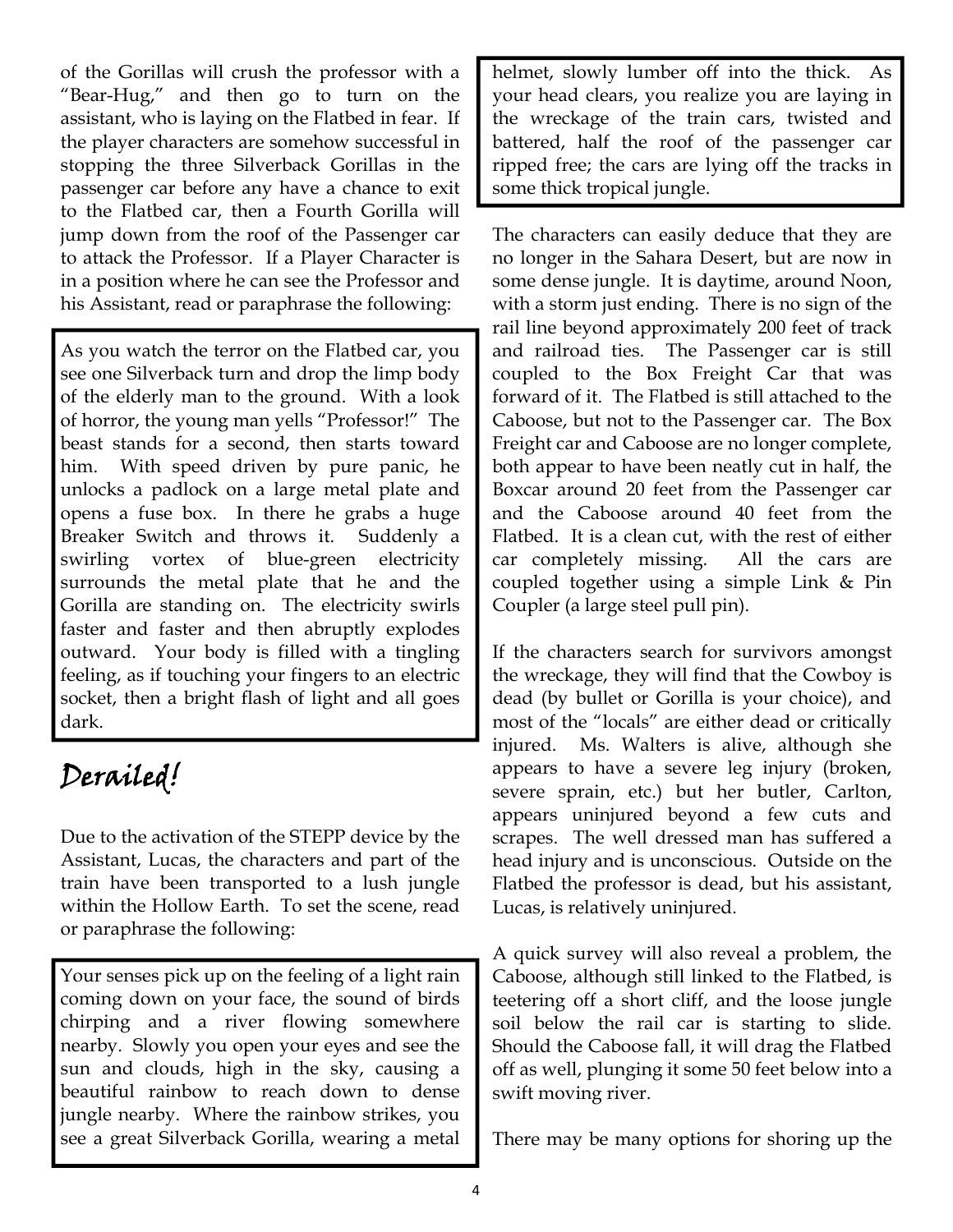Caboose, but the two most pronounced would be to either disconnect the Caboose from the Flatbed, thus allowing it to fall into the river and saving the Flatbed, or to tether the Caboose to some of the large trees using jungle vines, hoping it will hold.

Because of the strain on the Coupler, it may be almost impossible to pull the Pin. This will require one massive Combined Feat of Strength roll, with a Difficulty of 10. Only two characters can directly grab the pin, but if some other way is found for more to assist, then that is acceptable.

If a character tries to shoot the pin in order to break it, they will have to hit it through the Coupler, this gives the Pin a Defense of 12. Additionally, the Pin has a Structure of 7, so 8 points of Lethal damage must be inflicted in order to break it.

Tethering the Caboose to the trees will require two different attempts; first the characters must find sufficient Vines strong enough for the task. This will require a Survival or Foraging skill check (Difficulty 4), with each failure wasting 10 minutes of time. Once sufficient vines are found, they must be attached to the Caboose. This will require an Extended Craft Mechanics, Science-Engineering or Survival Skill check, with a total number of successes required of 20. Each skill roll will take 10 minutes to complete. Once 20 successes are reached, the Caboose should be secure, at least for a few hours.

If the characters try and question Lucas about what happened, read or paraphrase the following:

I'm, I'm sorry. I panicked. All I saw was that strange *Beringei Graueri* crush the Professor and I just panicked. I thought the thing was going to kill me next. I couldn't out run it, they can run up to 25 miles per hour! I was dead! So I activated the STEPP, hoping that in the confusion I might be able to hide from the beast.

If the characters ask about the **STEPP** machine, read or paraphrase the following:

What is the STEPP? It's an incredible device conceptualized by Professor Stern and crafted together by the two of us over the last three years. **STEPP** is short for *Sudden Transmission Electromagnetic Portal Particulator*. Simply put, it's a device that methodically separates the electromagnetic properties of the atomic structure of an object, then converts that structure to an electrical pulse and sends it through a dimensional portal to a new location where they are reassembled. Basic particle physics, quite simple really.

If the characters ask where he thinks the STEPP sent them, read or paraphrase the following:

I really can't say. I didn't have time to properly align the Particulators' Meta Field Diodes, so it is possible we are on Venus or Pluto. Although, looking at the position of the Sun and the strange upward curvature of the horizon, it is also possible that we move a very short distance to the Hollow Earth inside our own. You see a great many Geologists and Volcanolgists theorize that our world is hollow, and that there is a great deal of life on the inside shell of the Earth. I think that's where we may be. Yes, I am quite certain, well, sort of, that we may be in our Hollow Earth. Do you realize the sights we might see here? Ancient Civilizations? Creatures that have been extinct for a million years? It just fires the imagination. Wow.

After the characters have had a short amount of time to search, tend to injuries and question the NPC's, read or paraphrase the following:

As you carry about your various tasks while still trying to recover from the shock of being transported to the jungle, a shower of sparks suddenly erupts from the STEPP device. Quickly Lucas runs to the machine, opening up a couple of locked panels and poking about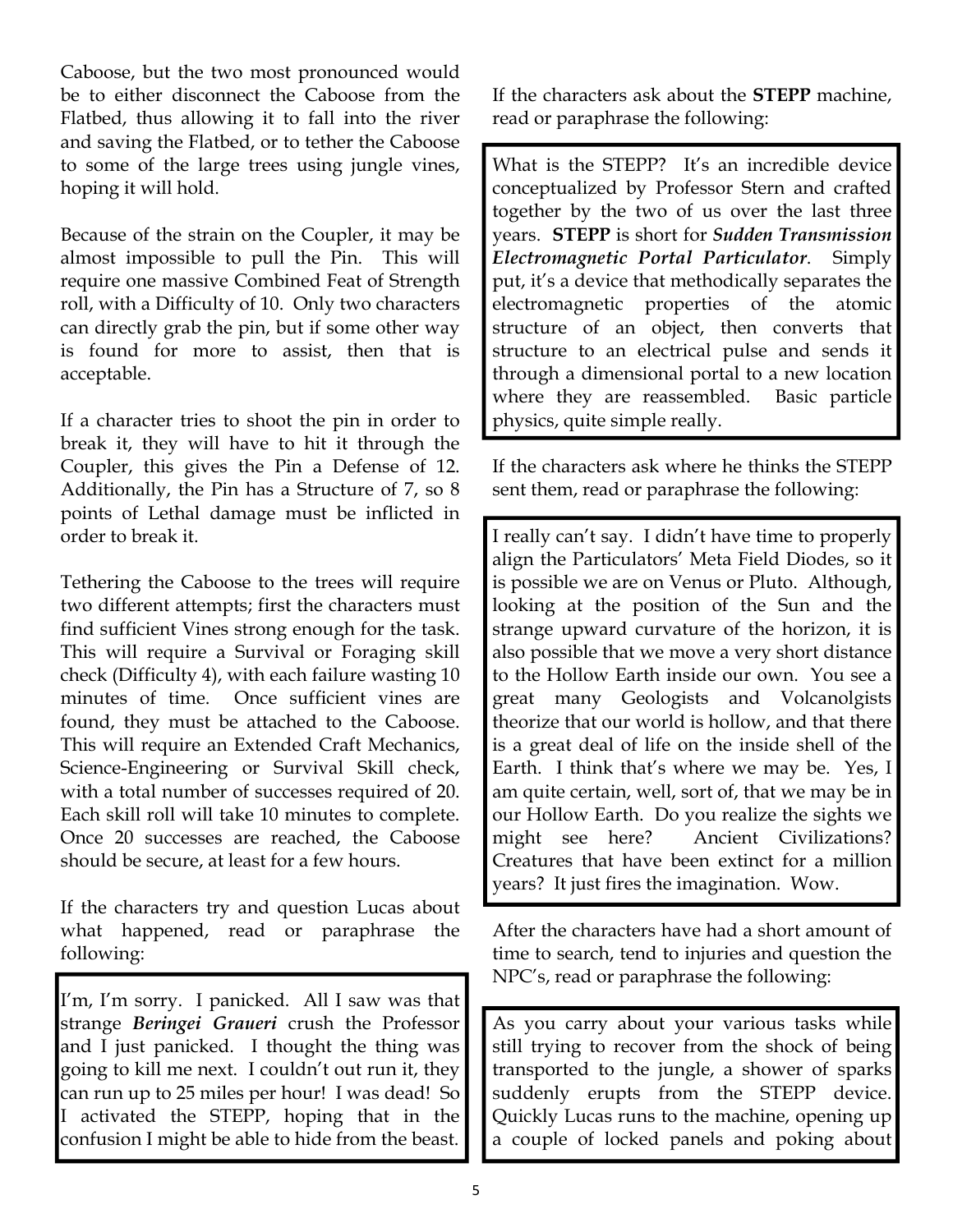## Searching The Wreckage

If the characters choose to search the wreckage or dead for useable materials, here is a partial list of what they may find. You are at liberty to add to or subtract from this list as you deem necessary (such as reducing ammunition spent during the *Brawl in the Club Car*).

- The "Cowboys" pistols; 2 Colt Peacemakers (3L Damage, Strength 3, Range 50 feet), twin holsters and 30 spare rounds of .45 Long Colt.
- The Germans weapons; 3 Luger P-08 pistols, plus 2 spare clips for each along with an MP-35 Submachinegun with 2 spare clips.
- Several Knives or Machete from the Locals.
- Enough Food and Water to last the survivors a week. There are also 6 bottles of alcohol of various types.
- Several hundred dollars (American) in various currencies.
- Two First-Aid Kits, with 8 uses remaining between them.
- Partial luggage and torn clothes, including personal hygiene materials, from the remainder of the box car.
- Miscellaneous bulk items, such as a few bails of cotton, sacks of feed grain, barrels of lamp oil, a large Postal Currier pouch, bundles of wood or slate roofing tiles, a large box of colored yarn skeins, a 200 lb roll of blank newspaper (cut diagonally by the STEPP transport), etc.

Additionally, on the Flatbed Car, the STEPP Machine only occupies about 1/3 of the flatbed space, the rest is filled by three Ford 1933 BB Stake Trucks. All three were damaged in the wreck, but it is possible to repair one using parts from the others. Unfortunately jungle is too thick to easily drive the truck. It would require the characters to chop trees down about every 100 -feet for several miles before a wide enough game trail might be found.

with his fingers. "No no no no no no no no" he mutters as he looks inside. "This is bad, very bad." He looks up and notices people are watching him. "The Primary Interlock Diodes are all damaged, as are the Delta Wave Tubes and the Secondary Phase Control Piston. Without those, the STEPP will not run, and our luggage was in the first Boxcar, so I have no replacements. To make matters worse, the Liquid Fuel Cell is leaking, there must be a micro-crack. I would guess that in two hours it will have completely leaked out, and without that fuel cell the STEPP will not work."

If the characters inquire about the Liquid Fuel Cell, Lucas will explain that he does not know where the Professor acquired it. He is also unable to "trap" the liquid as it leaks out because it evaporates as soon as it contacts air, that is also why he is unsure where the leak is. Also, due to the corrosive nature of the Liquid Fuel, he doesn't know of a way to seal the leak.

If asked about repairs, Lucas believes he can fix the STEPP, if he has the proper parts. someone suggests it, or shows him a helmet from one of the two dead Gorillas (or three Gorillas if a fourth had to be added in the *Brawl In The Club Car*), he grudgingly agrees that these might work, but he will need a more. He will need another helmet, and he must complete the repairs in the next 90 minutes so that there is enough power for the return trip. "Without that power" he will say "we are stuck here forever."

# The Great Ape Hunt

The characters will need to hunt for the missing Gorilla, following its trail through the jungle. Due to her injury, Ms. Walters is unable to travel into the jungle, and Lucas indicates that he will need to start working on repairing the STEPP so that it is ready when the party returns with the last helmet. The butler, Carlton, produces a .38 Police Special from a shoulder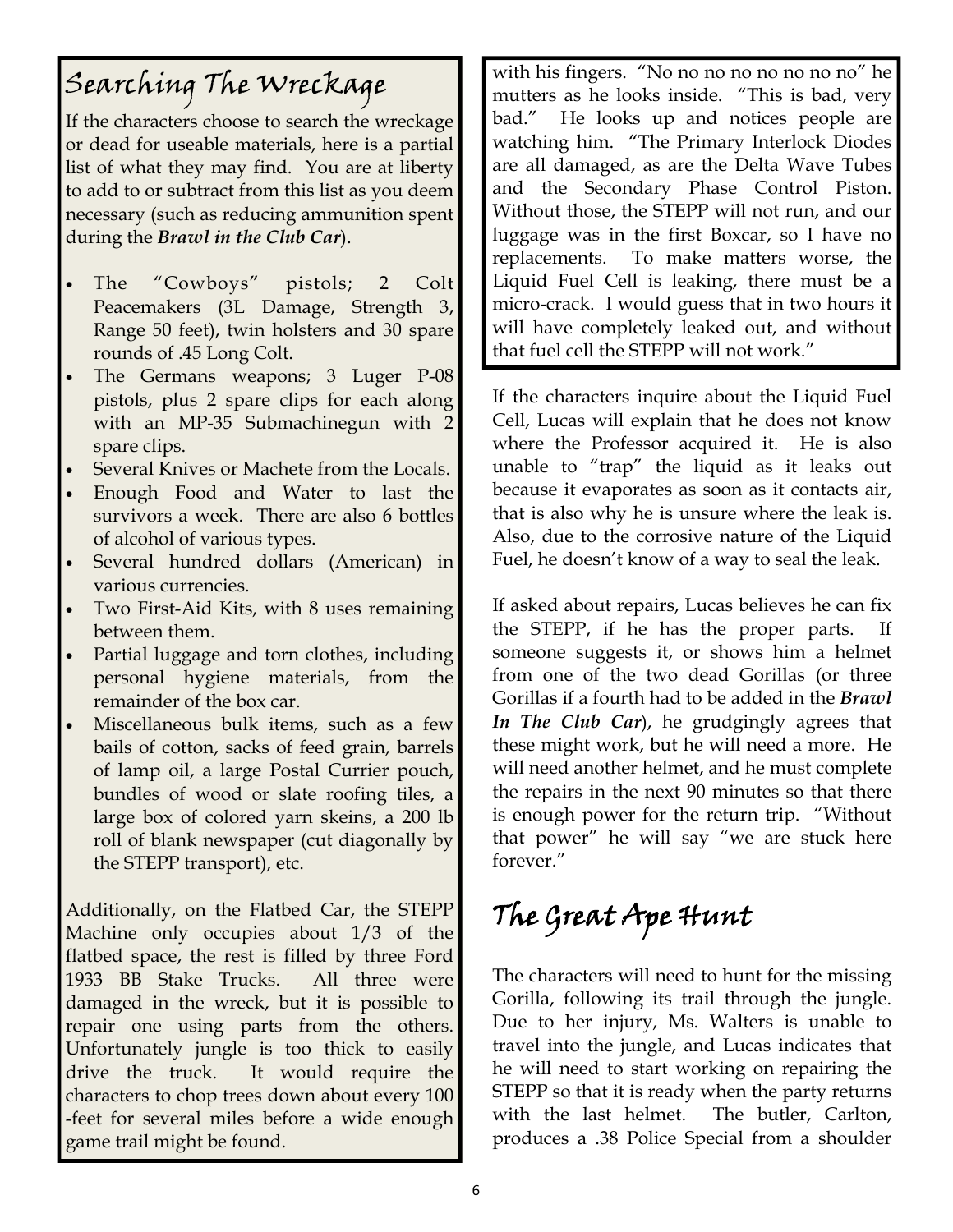| Velociraptor                                              |                    | Follower 2                               |                      |         |  |  |  |
|-----------------------------------------------------------|--------------------|------------------------------------------|----------------------|---------|--|--|--|
| Archetype: Dinosaur<br>Style: 0                           |                    | <b>Motivation: Survival</b><br>Health: 6 |                      |         |  |  |  |
| <b>Primary Attributes</b>                                 |                    |                                          |                      |         |  |  |  |
| Body: 3                                                   | <b>Charisma: 0</b> |                                          |                      |         |  |  |  |
| Dexterity: 5                                              | Intelligence: 1    |                                          |                      |         |  |  |  |
| Strength: 3                                               |                    |                                          | Willpower: 3         |         |  |  |  |
|                                                           |                    |                                          |                      |         |  |  |  |
| <b>Secondary Attributes</b>                               |                    |                                          |                      |         |  |  |  |
| Size: 0                                                   |                    |                                          | <b>Initiative: 6</b> |         |  |  |  |
| Move: 8 (16)*                                             |                    |                                          | Defense: 8           |         |  |  |  |
| Perception: 6                                             |                    | Stun: $3$                                |                      |         |  |  |  |
|                                                           |                    |                                          |                      |         |  |  |  |
| <b>Skills</b>                                             | <b>Base</b>        | Lvls                                     | <b>Rtng</b>          | (Avg)   |  |  |  |
| <b>Athletics</b>                                          | 3                  | 1                                        | 4                    | (2)     |  |  |  |
| Brawl                                                     | 3                  | 5                                        | 8                    | (4)     |  |  |  |
| Empathy                                                   | $\mathbf 1$        | 1                                        | 2                    | (1)     |  |  |  |
| Stealth                                                   | 5                  | 3                                        | 8                    | (4)     |  |  |  |
| Survival                                                  | 1                  | 5                                        | 6                    | (3)     |  |  |  |
| <b>Talents</b><br>Alertness 1 (+2 Perception rating)      |                    |                                          |                      |         |  |  |  |
| Run (Double Move Rating when Running)                     |                    |                                          |                      |         |  |  |  |
| <b>Resources</b><br>None                                  |                    |                                          |                      |         |  |  |  |
| <b>Flaws</b><br>Bestial (cannot communicate or use tools) |                    |                                          |                      |         |  |  |  |
| <b>Attacks</b>                                            | <b>Rtg</b>         | Size                                     | Atk                  | (Avg)   |  |  |  |
| Bite                                                      | 0L                 | 0                                        | 8L                   | (4)L    |  |  |  |
| Claw                                                      | 0L                 | 0                                        | 8L                   | $(4)$ L |  |  |  |

holster and indicates that he will stand guard of Ms. Walters, the unconscious Donato Acciai and Lucas. He will refuse taking another weapon, indicating he is familiar with the revolver, not other guns. If Lucas is offered a gun, he will say that "I am familiar with many firearms, having studied them in college, but I've never had cause to put one to practical application." He will, however, take the gun offered and place it in his jacket pocket. Ms. Walters is "a true lady" and will refuse to touch "...one of those dirty, Barbaric things."

Tracking the Gorilla through the jungle is not difficult as the beast has left a solid trail to

follow. Any successful Survival or Tracking skill check (with a Difficulty of 2) will allow the characters to follow the Gorilla. During this time, the characters may make a Perception Check, with a Difficulty of 4. If successful, the character will realize that they are themselves being tracked. Several creatures appear to be moving parallel to them, deep in the jungle. This is a pride of four Velociraptors, although the character may only see one or two. If one of the Raptors is spotted and attacked, it will run away from the area at its fastest speed, possibly drawing attention away from the others in the pride. It will then circle around in time to assist in the attack.

The trail will go strong for about 30 minutes, then the characters will encounter a crossing of trails, as if the Gorilla kept returning to this location and striking out in a new direction each time. A total of five different trails, created by the Gorilla, lead out from here. A successful Survival or Tracking skill check (with a Difficulty of 4) will determine that four of the trails have tracks going in two directions, while the last one only has tracks leading away.

As the characters strike out to follow that trail, they are attacked by a pack of Velociraptors. Three of the creatures will attack from the dense underbrush, each taking on a different target. A Fourth Velociraptor remains hidden, watching the battle. After three rounds of fighting, or if one of the other Velociraptors is killed, it will attack, launching itself at the character that appears to be the strongest.

During the battle, on the round after the fourth Raptor attacks, the last Gorilla will charge out from the underbrush. Anyone who asks will notice that it is not wearing the helmet. This may cause the characters to panic, but as its action the Gorilla will attack one of the Velociraptors and beat it until it stops moving.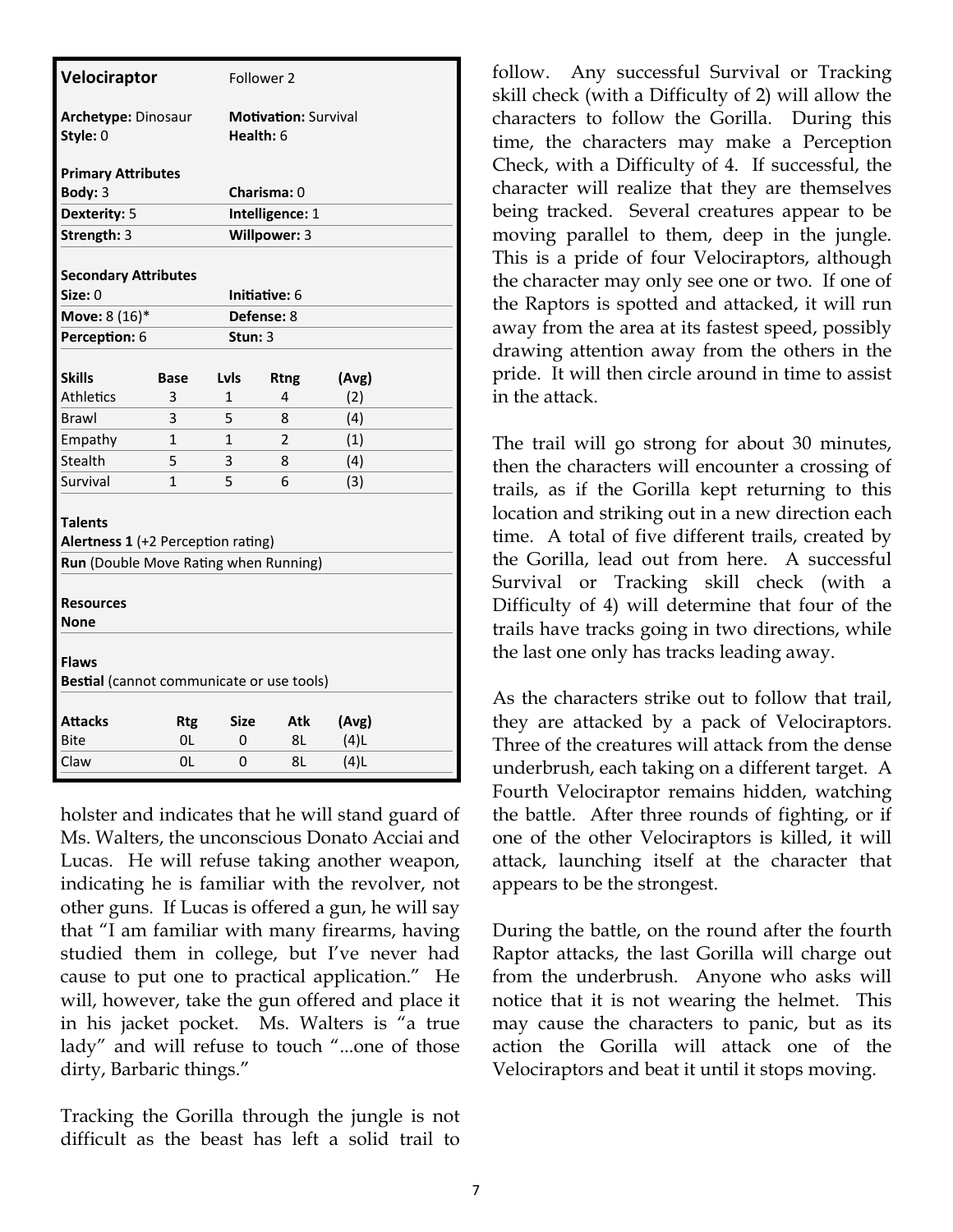#### Unlikely Rescue

When the fight with the Velociraptors has ended, the Gorilla will just stand there, looking curiously at the party members. A Perception check with a Difficulty of 2 will allow the characters to realize that this is indeed the last Gorilla, only the helmet it was wearing is now missing. The beast is friendly and polite, almost domesticated in its attitude toward the party.

They can attempt to work with the Gorilla, using Animal Handling, Diplomacy, Empathy or some Science skill, to determine the location of the helmet. Any reasonable or creative attempt should be rewarded with success. Success being that the Gorilla will lead them to the helmet, which has thrown up in a tree not to far away. An Athletics or Climbing skill check, with a Difficulty of 3, will allow a character to climb the tree and retrieve the helmet without damaging it. The Gorilla will not follow the characters when they return to the train wreck, instead it will quietly walk off into the jungle.

If anybody should "try on" the helmet, they will need to make a Willpower Roll with a Difficulty of 3. Failure will result in the character falling into a trance-like state and feeling compelled to kill the assistant Lucas or mangle the professor's body as he hears a voice ringing over and over in his head saying "Kill Stern!" Removing the helmet is easy enough for anyone to do, and the moment the helmet is removed the character will revert back to normal, with no memory of being in the trance.

The walk back to the train wreck will take about 30 minutes. If any character chooses to Run back to the train, it will take only 15 minutes. A successful Survival or Tracking skill check may be necessary to make it back to the train wreck without becoming lost. If so, the Difficulty will be 2. During this time, Thunder has started to echo through the trees and a light rain has begun. Once any character arrives back at the

| <b>Ms. Emily Walters</b>                                                                                       |                                       | Ally 2          |             |         |  |  |  |
|----------------------------------------------------------------------------------------------------------------|---------------------------------------|-----------------|-------------|---------|--|--|--|
| Archetype: Everyman<br>Style: 3                                                                                | <b>Motivation: Greed</b><br>Health: 5 |                 |             |         |  |  |  |
| <b>Primary Attributes</b>                                                                                      |                                       |                 |             |         |  |  |  |
| Body: 2                                                                                                        |                                       | Charisma: 3     |             |         |  |  |  |
| Dexterity: 2                                                                                                   |                                       | Intelligence: 3 |             |         |  |  |  |
| Strength: 2<br>Willpower: 3<br><b>Secondary Attributes</b><br>Size: 0<br>Initiative: 5                         |                                       |                 |             |         |  |  |  |
| Move: 4                                                                                                        |                                       | Defense: 4      |             |         |  |  |  |
| Perception: 6                                                                                                  |                                       | Stun: 2         |             |         |  |  |  |
| <b>Skills</b>                                                                                                  | <b>Base</b>                           | <b>Lyls</b>     | <b>Rtng</b> | (Avg)   |  |  |  |
| <b>Athletics</b>                                                                                               | 2                                     | 1               | 3           | $(1+)$  |  |  |  |
| Empathy                                                                                                        | 3                                     | 3               | 8           | (4)     |  |  |  |
| -Lies                                                                                                          |                                       |                 | 9           | $(4+)$  |  |  |  |
| <b>Firearms</b>                                                                                                | $\overline{2}$                        | $\mathbf{1}$    | 3           | $(1+)$  |  |  |  |
| Investigation                                                                                                  | 3                                     | $\overline{2}$  | 5           | $(2+)$  |  |  |  |
| Larceny                                                                                                        | $\overline{2}$                        | 4<br>6<br>(3)   |             |         |  |  |  |
| Melee                                                                                                          | $\overline{2}$                        | 2               | 4           | (2)     |  |  |  |
| <b>Stealth</b>                                                                                                 | $\overline{2}$                        | $\overline{2}$  | 4           | (2)     |  |  |  |
| Survival                                                                                                       | 3                                     | 3               | 6           | (3)     |  |  |  |
| <b>Talents</b><br>Skill Aptitude 1 (+2 Skill Rating for Empathy)<br><b>Resources</b>                           |                                       |                 |             |         |  |  |  |
| Status 1 (Aristocratic Family; +2 Social Bonus)<br><b>Flaws</b><br>Vain (Character is Arrogant and Egocentric) |                                       |                 |             |         |  |  |  |
| <b>Weapons</b>                                                                                                 | <b>Rtg</b>                            | <b>Size</b>     | Atk         | (Avg)   |  |  |  |
| Mauser C-96                                                                                                    |                                       |                 |             |         |  |  |  |
| Punch                                                                                                          | 2L                                    | 0               | 5L          | $(2+)L$ |  |  |  |

train, read or paraphrase the following:

A strong thunderclap and drizzle announce your arrival back at the train wreck where you find Lucas hard at work repairing the STEPP machine. He looks toward you as you walk up, a worried expression on his face. A subtle glance by him draws your eyes over to the passenger car, where you see the butler, Carlton, laying on the ground, a switchblade sticking from his back. "Welcome back" you hear a female voice say. Turning you see the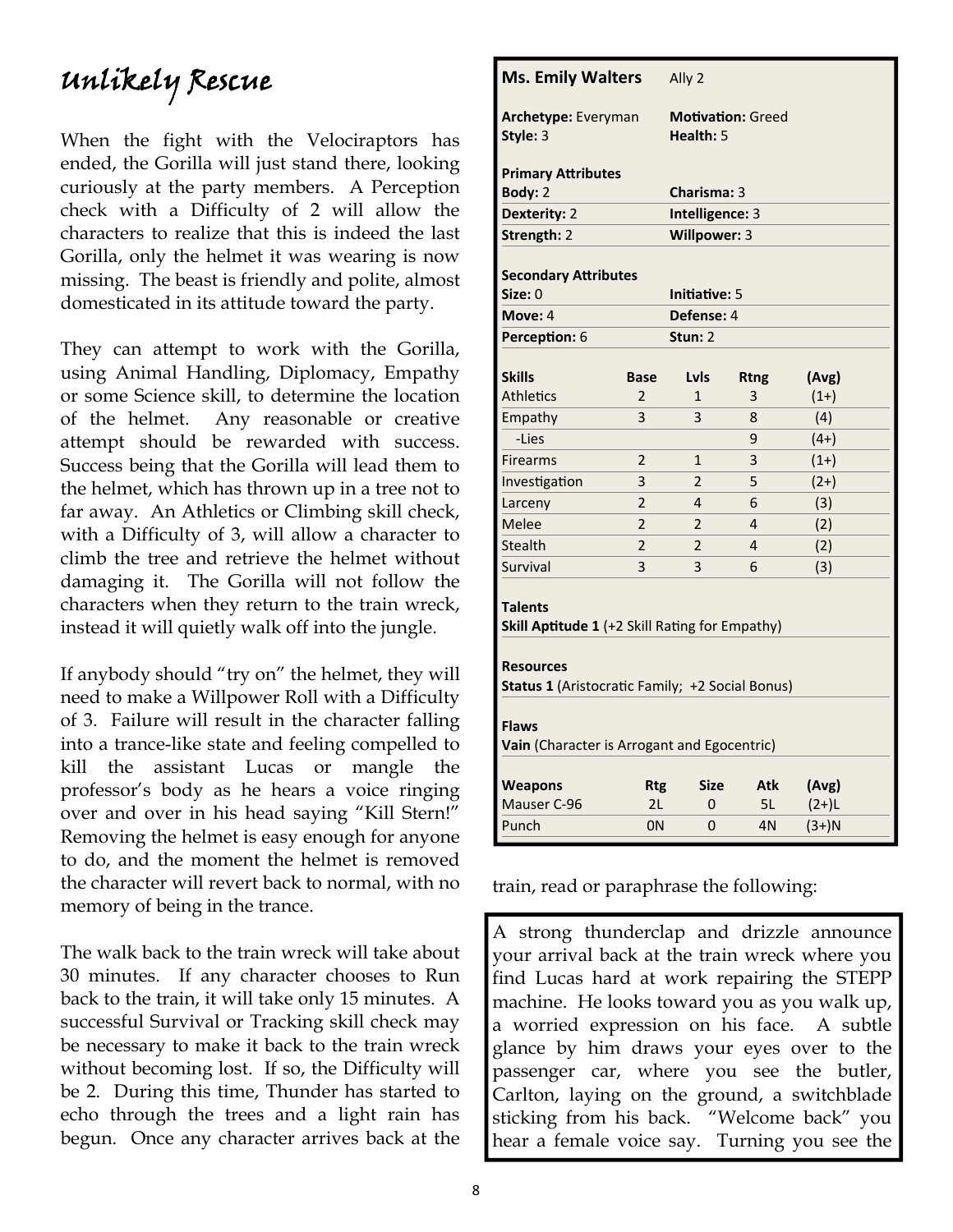woman, Ms. Walters, standing against a tree, apparently not so injured as she originally lead you to believe. Tucked under one arm she holds the Professors Journals and in her other hand she is holding a radio of some kind. "Please," she says to you, "set your guns on the ground, or I will be forced to push this." She waves the radio in the air. "Will you please show them Lucas?" Looking back to Lucas, he opens his jacket to display a belt of some kind, with lots of wires and a blinking light. "That, my friends, is an explosive belt. I push this, and he goes Boom. So please put your guns on the ground and we will all make it back home in one piece."

If the characters attempt to approach or attack her, she will drop the journals and produce a Mauser C-96 ("Broomhandle") pistol from her handbag and engage them in combat, ducking behind the large tree for cover (Half-Cover; +2 Defense). If she becomes seriously wounded or finds herself in a bad situation (surrounded, flanked, etc), she will go for the radio detonator. Fortunately, before she can push the button, the Allosaurus will attack her (see below).

Characters can attempt to remove the explosive belt from Lucas. This will require a Demolitions or Defusing skill check with a Difficulty of 4. A failed skill check of 0 successes will result in the explosive detonating. Lucas will be killed instantly and all characters within 20 feet will suffer an Explosive Attack of 8L.

If the characters do as she asks, she will then urge them to go stand over by Lucas while he fixes the machine. She will not engage in small talk except to say that the Reich will reward her handsomely for the Professors notes.

Whether Ms. Walters is engaged in a gunfight with the characters, or is covering them while Lucas fixes the STEPP, she is unaware that an Allosaurus has slowly walked up behind her due to the storm. The characters do not need to make a Perception check to notice the beast as it

| <b>Allosaurus</b>                                         | Follower 2                         |             |                             |         |  |  |  |  |
|-----------------------------------------------------------|------------------------------------|-------------|-----------------------------|---------|--|--|--|--|
| <b>Archetype: Dinosaur</b>                                |                                    |             | <b>Motivation: Survival</b> |         |  |  |  |  |
| Style: 0                                                  |                                    |             | Health: 10                  |         |  |  |  |  |
|                                                           | <b>Primary Attributes</b>          |             |                             |         |  |  |  |  |
| Body: 5                                                   |                                    |             | Charisma: 0                 |         |  |  |  |  |
| Dexterity: 3                                              |                                    |             | Intelligence: 1             |         |  |  |  |  |
| Strength: 2                                               |                                    |             | Willpower: 3                |         |  |  |  |  |
| <b>Secondary Attributes</b>                               |                                    |             |                             |         |  |  |  |  |
| Size: 2                                                   |                                    |             | Initiative: 4               |         |  |  |  |  |
| Move: 9                                                   |                                    |             | Defense: 6                  |         |  |  |  |  |
| Perception: 6                                             |                                    | Stun: 5     |                             |         |  |  |  |  |
|                                                           |                                    |             |                             |         |  |  |  |  |
| <b>Skills</b>                                             | <b>Base</b>                        | Lyls        | <b>Rtng</b>                 | (Avg)   |  |  |  |  |
| <b>Brawl</b>                                              | 6                                  | 4           | 12                          | (6)     |  |  |  |  |
| Stealth                                                   | 3                                  | 1           | $2*$                        | (1)     |  |  |  |  |
| Survival                                                  | $\mathbf{1}$                       | 5           | 6                           | (3)     |  |  |  |  |
| <b>Talents</b>                                            | Alertness 1 (+2 Perception rating) |             |                             |         |  |  |  |  |
| Skill Aptitude (+2 Brawl rating)                          |                                    |             |                             |         |  |  |  |  |
|                                                           |                                    |             |                             |         |  |  |  |  |
| <b>Resources</b>                                          |                                    |             |                             |         |  |  |  |  |
| <b>None</b>                                               |                                    |             |                             |         |  |  |  |  |
| <b>Flaws</b><br>Bestial (cannot communicate or use tools) |                                    |             |                             |         |  |  |  |  |
| <b>Attacks</b>                                            | <b>Rtg</b>                         | <b>Size</b> | <b>Atk</b>                  | (Avg)   |  |  |  |  |
| <b>Bite</b>                                               | 2L                                 | $-2$        | 12L                         | $(6)$ L |  |  |  |  |
| Claw                                                      | 2L                                 | $-2$        | 12L                         | $(6)$ L |  |  |  |  |
| Stomp                                                     | 2N                                 | $-2$        | <b>12N</b>                  | $(6)$ N |  |  |  |  |
| * Allosaurus suffer a -2 Size penalty on Stealth rolls.   |                                    |             |                             |         |  |  |  |  |

quickly becomes visible to them. If they attempt to warn her about it, she will reply with a harsh statement about their "feeble attempt to distract her," the beast will then attack. attack is a bite that will cut her in half, with her arms and legs falling to the ground. It will then gulp her body down and stare at the party, apparently intent on eating them as well.

The characters will have to fight the beast, but must be careful as there is a chance that it could accidentally step on the STEPP device and permanently ruin it. Additionally, its size and strength could easily snap any vines that might